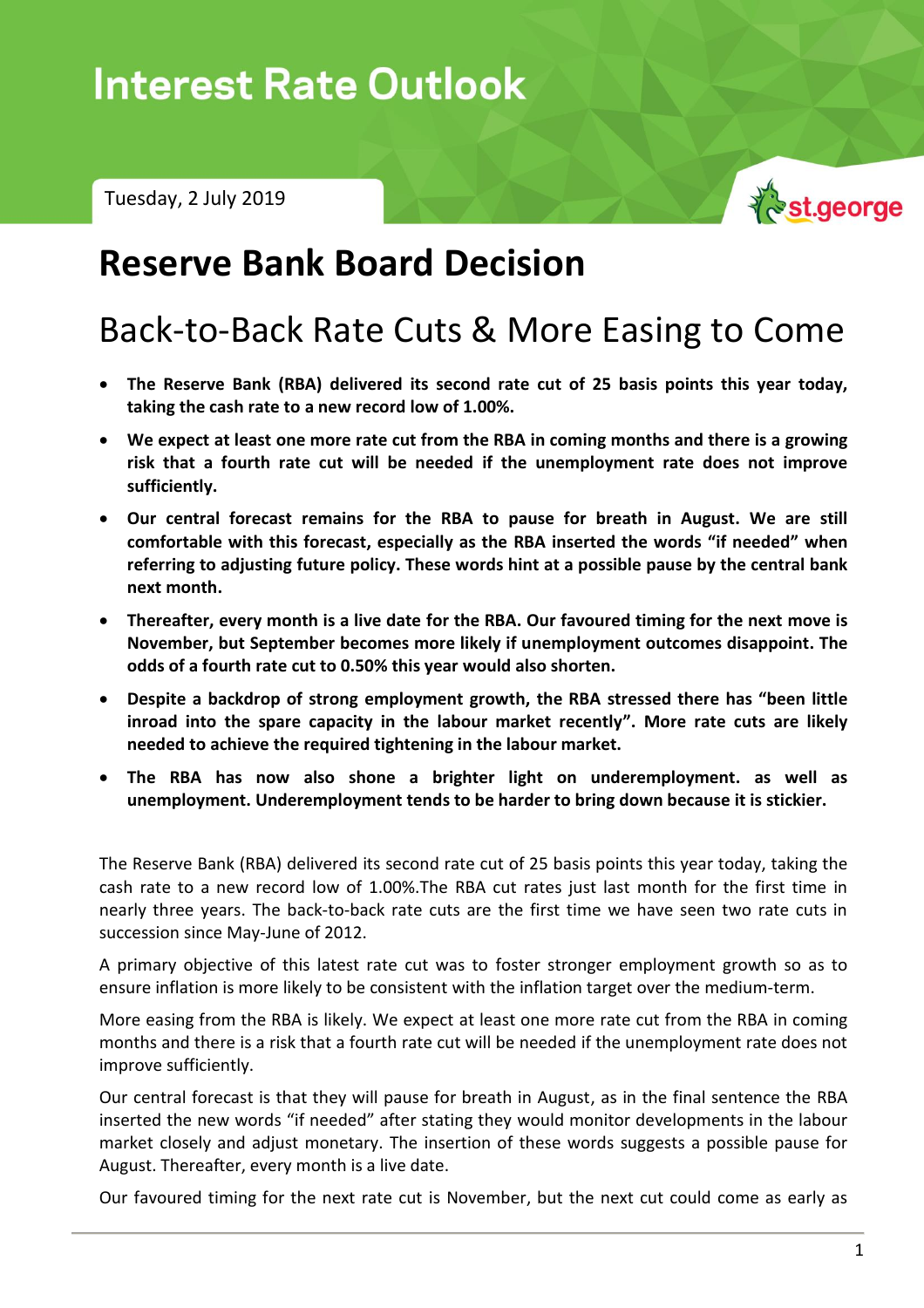September if labour market outcomes disappoint and a fourth rate cut in this cycle would also become more likely.

On the outlook for the global economy, the RBA statement notes that the risks are "tilted to the downside" and that a slowdown in global trade has contributed to "slower growth" in Asia. The RBA displays more pessimism on the world outlook by describing the uncertainty from trade disputes as affecting investment rather than just investment intentions (as per its previous statement).

On the domestic economy, increased investment in infrastructure and a pick up in resources activity (due to higher commodity prices) is expected to prop up growth. However, the outlook for consumption continued to feature as a main source of domestic uncertainty for the RBA.

Employment remained firmly on the RBA's radar in setting the cash rate. On employment, the RBA described growth as "strong". Despite the firm employment outcomes, the RBA highlights there has "been little inroad into the spare capacity in the labour market recently". The unemployment rate of 5.2% in May was up from the recent cyclical low of 4.9% in February.

Recent strong employment outcomes have contributed to a pick-up in wages growth in the private sector. However, the rate of wages growth remains very soft. The private sector measure of the wage price index has lifted from 1.8% annual growth in the December quarter of 2017 to 2.4% in the March quarter.

The RBA pointed out the Australian economy "can sustain lower rates of unemployment and underemployment". In a speech last month the RBA Governor said full employment was closer to 4.5%. More rate cuts are likely needed to achieve the required tightening in the labour market.

The RBA in this statement suggested they are also now focussing on bringing down "underemployment" as well as unemployment. Reducing underemployment is harder, as it tends to be stickier.

Bringing down unemployment and underemployment is central to a lift in wages growth, and therefore, inflationary pressures. The inflation target band of 2-3% per annum remains the RBA's north star. Inflationary pressures in today's statement are described as "subdued" across much of the economy. Nevertheless, the RBA expects inflation to pick up and for underlying inflation to be around 2% in 2020 and a little higher after that. Our forecasts have inflation falling short of these RBA forecasts.

On the housing market, the central bank characterised conditions in most housing markets as "soft", although conceded there are "some tentative signs that prices are stabilising in Sydney and Melbourne". The recent improvement in auction clearance rates and dwelling prices in Sydney and Melbourne are encouraging, but the softening in dwelling prices elsewhere has broadened and deepened. Moreover, dwelling prices in Sydney and Melbourne are likely to hug around the bottom for some time.

The RBA notes that credit conditions "remain tight", especially for small and medium-sized businesses. These tight credit conditions could constrain a lift in business spending, which would cap a recovery in economic activity.

The final sentence of the statement leaves open the possibility for more easing from the RBA. The last sentence says the Board will continue to monitor developments in the labour market closely and adjust monetary policy if needed. The RBA Governor takes to the podium tonight and more colour around future policy decisions could well be provided then.

The market reaction has been limited so far. The AUD/USD exchange rate dropped from 0.6978 to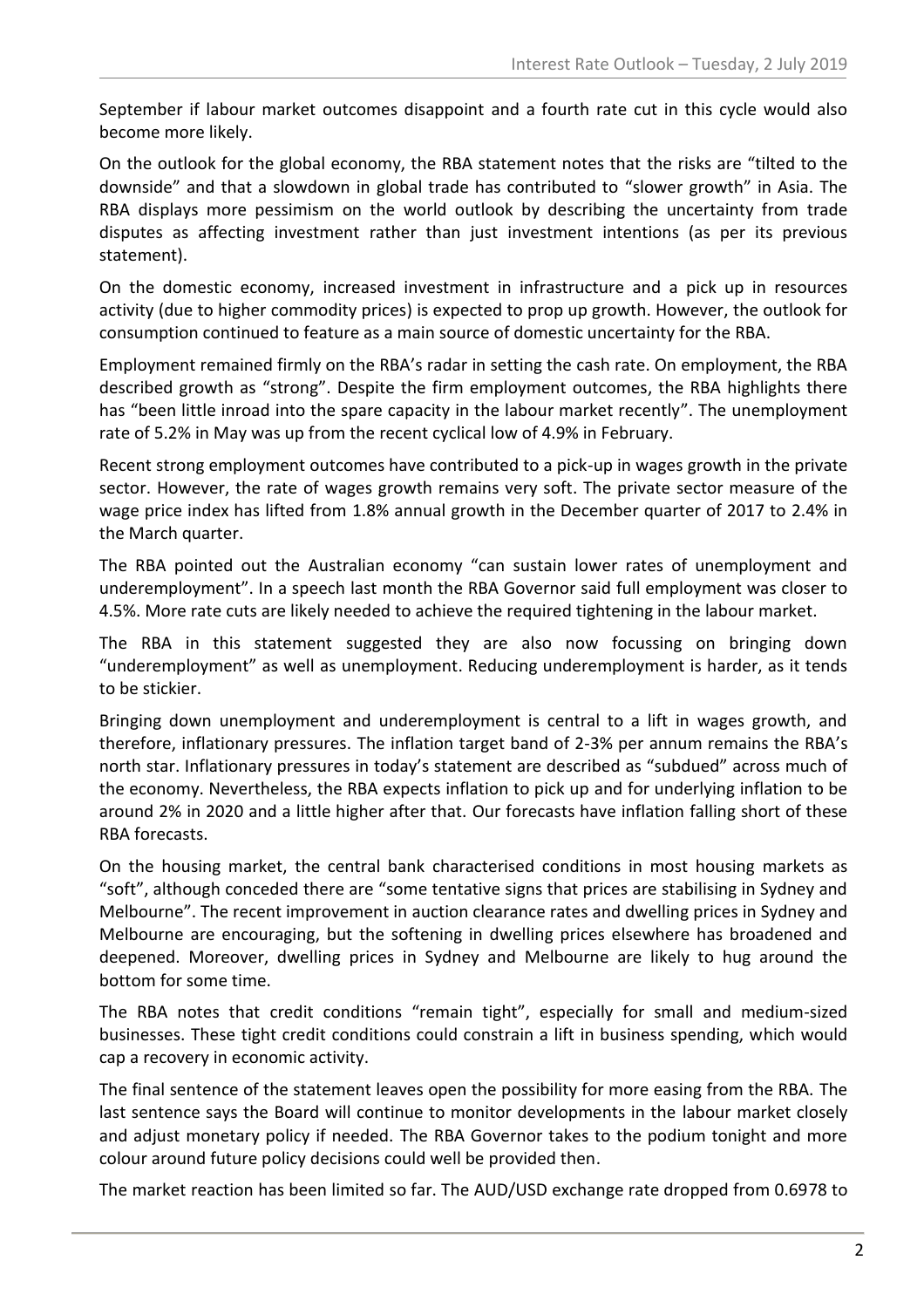0.6958 before recovering quickly to near 0.6985. Australian 3-year swap yields dropped 1 basis point, but also rose back up to be unchanged.

Interest-rate markets still view the terminal cash rate as 0.75% by the middle of next year. For August, interest-rate markets are attaching a probability of 24% to a rate cut whilst for September it is 39% and by November it is fully priced in.

**Besa Deda, Chief Economist** Ph: 02-8254-3251 0.50